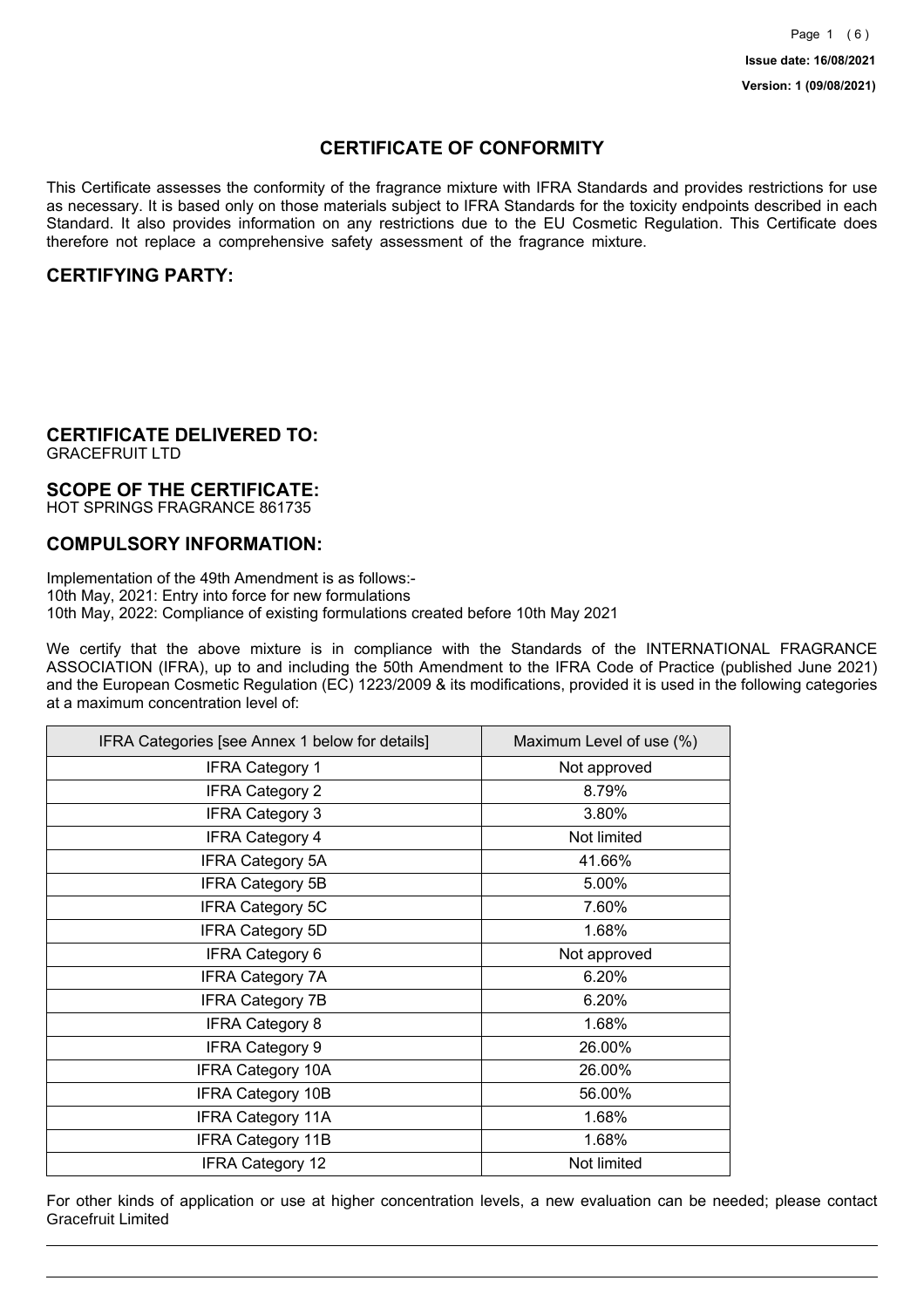## **EU COSMETIC INFORMATION:**

We certify that the above mixture is in compliance with the EU Cosmetic Regulation 1223/2009 and its amendments, provided it is used in the following applications at a maximum concentration level of:

| <b>Cosmetic Application</b>      | Maximum Level of use (%) |
|----------------------------------|--------------------------|
| Fine Fragrance                   | Not limited              |
| Eau de Toilette                  | Not limited              |
| Fragrancing cream                | Not limited              |
| Rinse off cosmetic products      | Not limited              |
| Other leave-on cosmetic products | 66.66%                   |
| Oral products                    | Not approved             |

Regulatory Affairs Department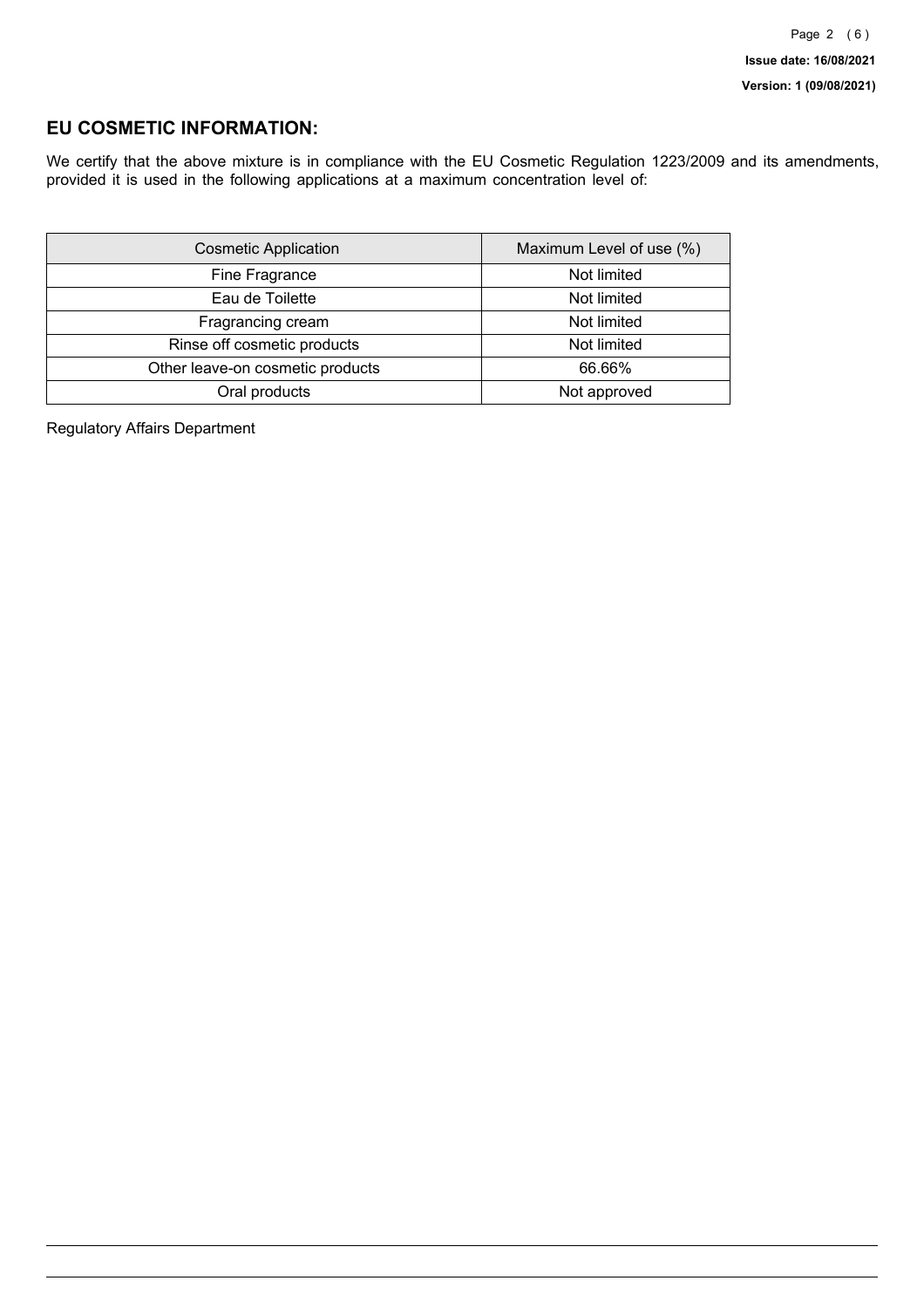### **ANNEX 1**

Below is an extract of information provided by IFRA in relation to types of application present in each IFRA Category. Additional information about IFRA Categories can be found in the Guidance to IFRA Standards, issued by IFRA.

| <b>IFRA Category</b>     | Product Type                                                                                                                                                                                                                                                                                                                                                                                                                                                                                                                                                                                                                                                                                                                                                                                                                                                                                                                                 |
|--------------------------|----------------------------------------------------------------------------------------------------------------------------------------------------------------------------------------------------------------------------------------------------------------------------------------------------------------------------------------------------------------------------------------------------------------------------------------------------------------------------------------------------------------------------------------------------------------------------------------------------------------------------------------------------------------------------------------------------------------------------------------------------------------------------------------------------------------------------------------------------------------------------------------------------------------------------------------------|
| <b>IFRA Category 1</b>   | Products applied to the lips: Lip products e.g. lipstick, lip balm; Childrens toys                                                                                                                                                                                                                                                                                                                                                                                                                                                                                                                                                                                                                                                                                                                                                                                                                                                           |
| <b>IFRA Category 2</b>   | Products applied to the axillae: Deodorant and antiperspirant products of all types; Body sprays/mists                                                                                                                                                                                                                                                                                                                                                                                                                                                                                                                                                                                                                                                                                                                                                                                                                                       |
| <b>IFRA Category 3</b>   | Products applied to the face/body using fingertips: Eye products e.g. eye make-up, eye moisturizer; Facial<br>make-up; Make-up remover; Nose pore strips; Wipes for face, neck, hands, body; Facial masks; Body<br>and face paint                                                                                                                                                                                                                                                                                                                                                                                                                                                                                                                                                                                                                                                                                                            |
| <b>IFRA Category 4</b>   | Products related to fine fragrance: Hydroalcoholic and non-hydroalcoholic fine fragrance of all types e.g.<br>Eau de Toilette, Parfum, Cologne, solid perfume, fragrancing cream, aftershaves of all types; Ingredients<br>of perfume and fragrance mixtures for cosmetic kits; Scent pads; Scent strips                                                                                                                                                                                                                                                                                                                                                                                                                                                                                                                                                                                                                                     |
| <b>IFRA Category 5A</b>  | Body lotion products applied to the body using the hands (palms), primarily leave on: Foot care products<br>e.g. creams, powders; Insect repellent for application to the skin; All powders and talc (excluding baby<br>powders and talc)                                                                                                                                                                                                                                                                                                                                                                                                                                                                                                                                                                                                                                                                                                    |
| IFRA Category 5B         | Face moisturizer products applied to the face using the hands (palms), primarily leave on: Facial toner;<br>Facial moisturizers and creams                                                                                                                                                                                                                                                                                                                                                                                                                                                                                                                                                                                                                                                                                                                                                                                                   |
| <b>IFRA Category 5C</b>  | Hand cream products applied to the hands using the hands (palms), primarily leave on: Hand cream; Nail<br>care products including cuticle creams; Hand sanitizers                                                                                                                                                                                                                                                                                                                                                                                                                                                                                                                                                                                                                                                                                                                                                                            |
| <b>IFRA Category 5D</b>  | Baby creams, baby oils and baby talc: Baby cream/lotion, baby oil, baby powders and talc                                                                                                                                                                                                                                                                                                                                                                                                                                                                                                                                                                                                                                                                                                                                                                                                                                                     |
| IFRA Category 6          | Products with oral and lip exposure: Toothpaste; Mouthwash, including breath sprays; Toothpowder,<br>strips, mouthwash tablets                                                                                                                                                                                                                                                                                                                                                                                                                                                                                                                                                                                                                                                                                                                                                                                                               |
| <b>IFRA Category 7A</b>  | Rinse-off products applied to the hair with some hand contact: Hair permanent or other hair chemical<br>treatments (rinse-off) e.g. relaxers, including rinse-off hair dyes                                                                                                                                                                                                                                                                                                                                                                                                                                                                                                                                                                                                                                                                                                                                                                  |
| <b>IFRA Category 7B</b>  | Leave-on products applied to the hair with some hand contact: Hair sprays of all types e.g. pumps,<br>aerosol sprays; Hair styling aids non sprays e.g. mousse, leave- on conditioners; Hair permanent or other<br>hair chemical treatments (leave-on) e.g. relaxers, including leave-on hair dyes; Shampoo - Dry (waterless<br>shampoo); Hair deodorizer                                                                                                                                                                                                                                                                                                                                                                                                                                                                                                                                                                                    |
| <b>IFRA Category 8</b>   | Products with significant anogenital exposure: Intimate wipes; Tampons; Baby wipes; Toilet paper (wet)                                                                                                                                                                                                                                                                                                                                                                                                                                                                                                                                                                                                                                                                                                                                                                                                                                       |
| IFRA Category 9          | Products with body and hand exposure, primarily rinse off: Bar soap; Liquid soap; Shampoo of all type;<br>Conditioner (rinse-off); Body washes and shower gels of all types; Baby wash, bath, shampoo; Bath gels,<br>foams, mousses, salts, oils and other products added to bathwater; Cleanser for face (rinse-off); Shaving<br>creams of all types e.g. stick, gels, foams; All depilatories (including facial) and waxes for mechanical hair<br>removal; Foot care products (feet are placed in a bath for soaking); Shampoos for pets                                                                                                                                                                                                                                                                                                                                                                                                   |
| <b>IFRA Category 10A</b> | Household care excluding aerosol / spray products: Hand wash laundry detergent; Laundry pre-treatment<br>of all types e.g. paste, sprays, sticks; Machine laundry detergents with skin contact e.g. liquids, powders;<br>Fabric softeners of all types including fabric softener sheets; Ironing water; Hand dishwashing detergent;<br>Hard surface cleaners of all types e.g. bathroom, kitchen cleansers, furniture polish; Toilet seat wipes;<br>Household cleaning products, other types including fabric cleaners, carpet cleaners, furniture polishes<br>sprays and wipes, stain removers, treatment products for textiles e.g. starch sprays; Floor wax; Dry<br>cleaning kits; Fragranced oil for lamp ring, reed diffusers, pot-pourri, liquid refills for air fresheners (non-<br>cartridge systems), etc.                                                                                                                          |
| <b>IFRA Category 10B</b> | Household aerosol/spray products: Animal sprays applied to animals; Air freshener sprays, manual,<br>including aerosol and pump; Aerosol/spray insecticides                                                                                                                                                                                                                                                                                                                                                                                                                                                                                                                                                                                                                                                                                                                                                                                  |
| <b>IFRA Category 11A</b> | Products with intended skin contact but minimal transfer of fragrance to skin from inert substrate without<br>UV exposure: Feminine hygiene conventional pads, liners, interlabial pads; Diapers (baby and adult);<br>Adult incontinence pant, pad; Toilet paper (dry)                                                                                                                                                                                                                                                                                                                                                                                                                                                                                                                                                                                                                                                                       |
| <b>IFRA Category 11B</b> | Products with intended skin contact but minimal transfer of fragrance to skin from inert substrate with<br>potential UV exposure: Tights with moisturizers; Scented socks, gloves; Facial tissues (dry tissues);<br>Napkins; Paper towels; Wheat bags; Facial masks (paper/protective) e.g. surgical masks not used as<br>medical device; Fertilizers, solid (pellet or powder)                                                                                                                                                                                                                                                                                                                                                                                                                                                                                                                                                              |
| <b>IFRA Category 12</b>  | Products not intended for direct skin contact, minimal or insignificant transfer to skin: Candles of all types;<br>Laundry detergents for machine wash with minimal skin contact (e.g. Liquid tabs, pods); Automated air<br>fresheners and fragrancing of all types e.g. concentrated aerosol with metered doses, plug-ins, electrical,<br>incense, liquid refills (cartridge); Air delivery systems; Cat litter; Cell phone cases; Deodorizers/maskers<br>not intended for skin contact e.g. fabric drying machine deodorizers, carpet powders; Fuels; Insecticides<br>e.g. mosquito coil, paper, electrical, for clothing, excluding aerosols/sprays; Joss sticks or incense sticks;<br>Dishwash detergent and deodorizers - for machine wash; Olfactive board games; Paints; Plastic articles<br>(excluding toys); Scratch and sniff; Scent pack; Scent delivery system (using dry air technology); Shoe<br>polishes; Rim blocks (Toilet) |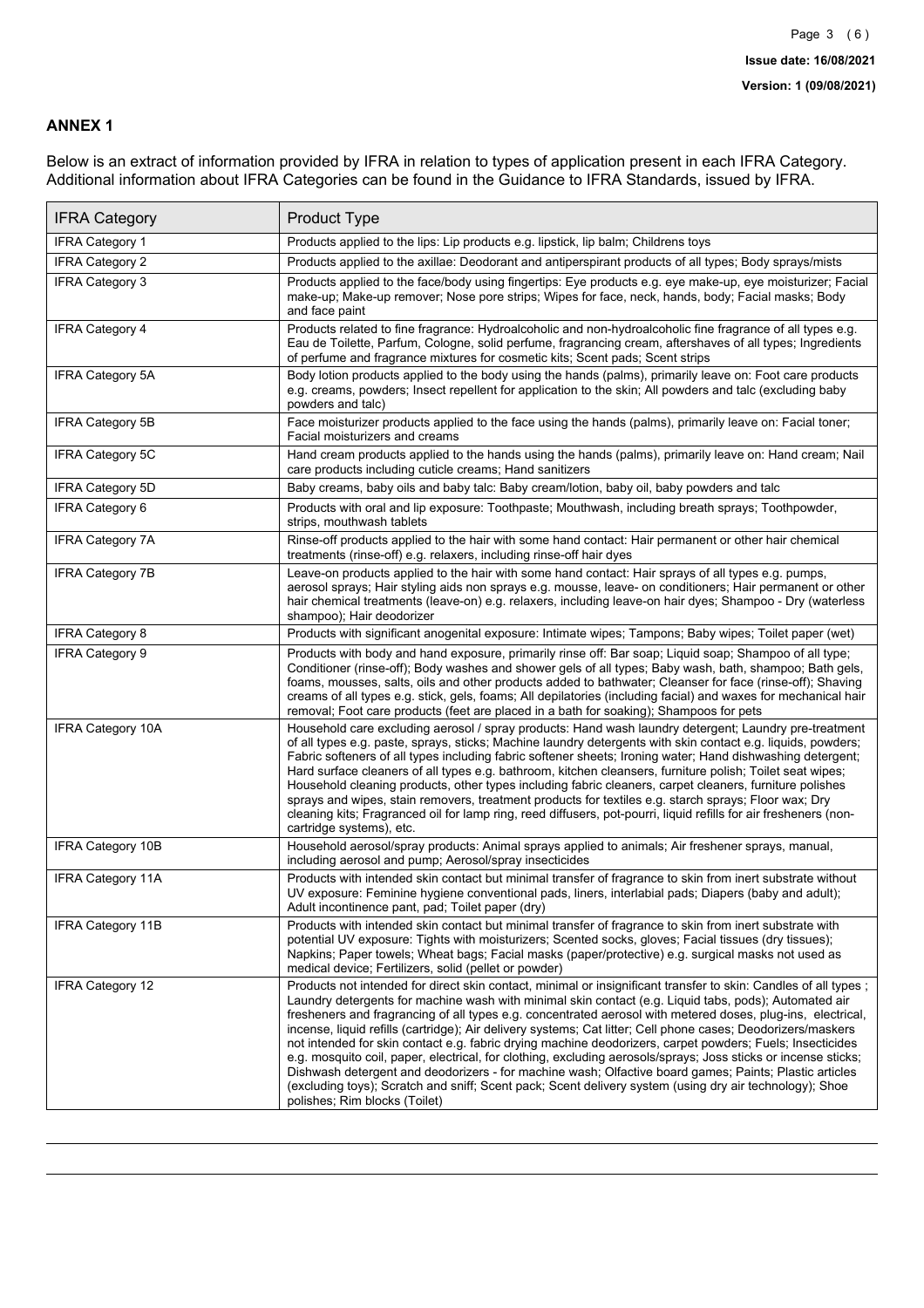## **IFRA CONFORMITY CERTIFICATE**

#### **Customer: GRACEFRUIT LTD**

#### **Product: HOT SPRINGS FRAGRANCE 861735**

We certify that the above item is in compliance with the Standards of the INTERNATIONAL FRAGRANCE ASSOCIATION (IFRA - 48th Amendment / published June 2015), provided it is used in the following classes at a maximum concentration level of:

| IFRA classes [see annex for detail] | Maximum level of use (%) |
|-------------------------------------|--------------------------|
| <b>IFRA Class 1 Limit</b>           | Not approved             |
| IFRA Class 2 Limit                  | 17.5%                    |
| <b>IFRA Class 3.A Limit</b>         | 67.5%                    |
| IFRA Class 3.B Limit                | 67.5%                    |
| <b>IFRA Class 3.C Limit</b>         | 67.5%                    |
| IFRA Class 3.D Limit                | 67.5%                    |
| <b>IFRA Class 4.A Limit</b>         | 100%                     |
| <b>IFRA Class 4.B Limit</b>         | 100%                     |
| <b>IFRA Class 4.C Limit</b>         | 100%                     |
| <b>IFRA Class 4.D Limit</b>         | 100%                     |
| <b>IFRA Class 5 Limit</b>           | 100%                     |
| IFRA Class 6 Limit                  | Not approved             |
| <b>IFRA Class 7.A Limit</b>         | 32.5%                    |
| <b>IFRA Class 7.B Limit</b>         | 32.5%                    |
| <b>IFRA Class 8.A Limit</b>         | 44.44%                   |
| IFRA Class 8.B Limit                | 44.44%                   |
| IFRA Class 9.A Limit                | 100%                     |
| <b>IFRA Class 9.B Limit</b>         | 100%                     |
| IFRA Class 9.C Limit                | 100%                     |
| IFRA Class 10.A Limit               | 55.55%                   |
| IFRA Class 10.B Limit               | 55.55%                   |
| <b>IFRA Class 11 Limit</b>          | 100%                     |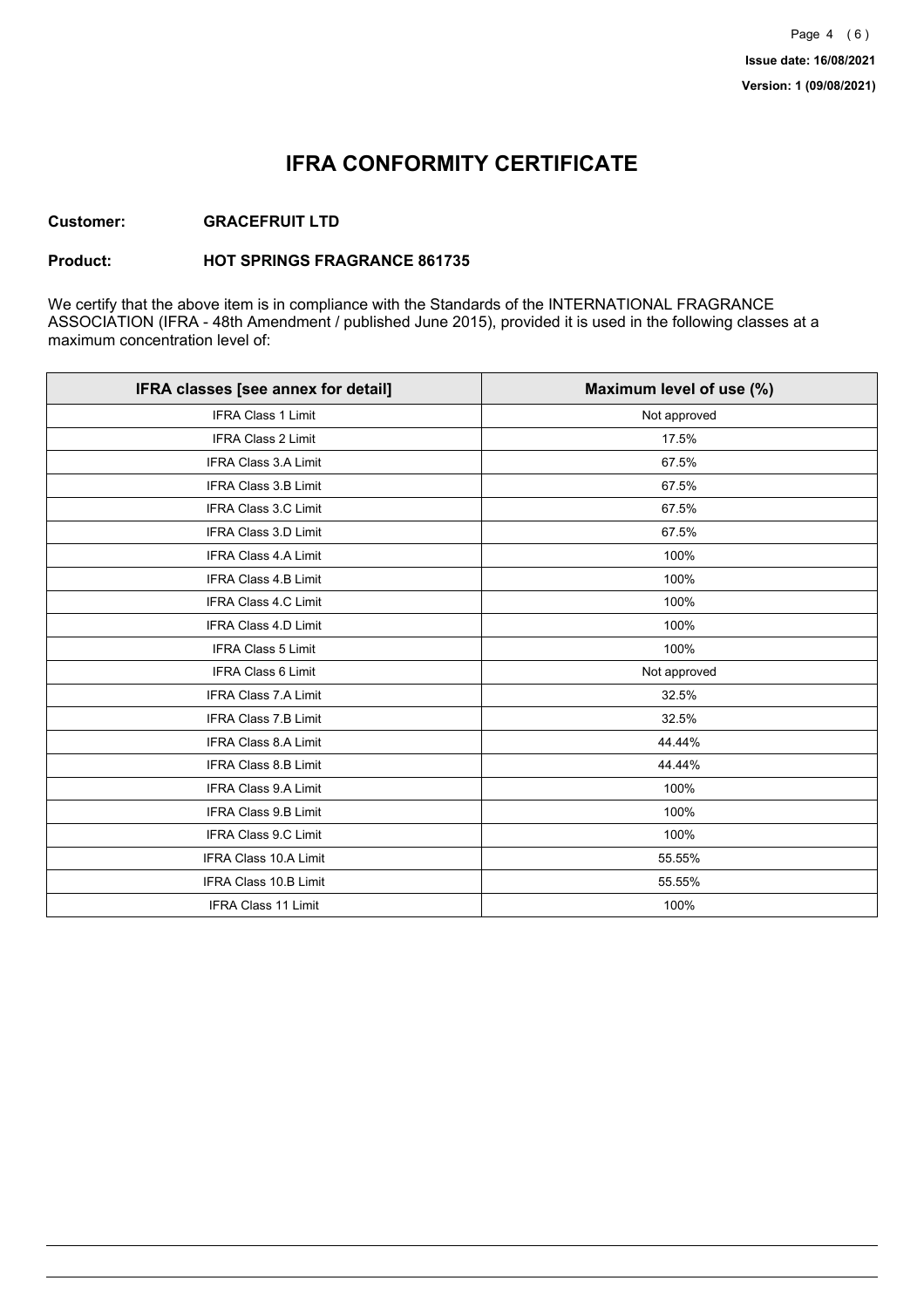# **IFRA CONFORMITY CERTIFICATE**

For other kinds of application or use at higher concentration levels, a new evaluation may be needed; please contact Gracefruit Limited.

The IFRA Standards regarding use restrictions are based on safety assessments by the Panel of Experts of the RESEARCH INSTITUTE FOR FRAGRANCE MATERIALS (RIFM) and are enforced by the IFRA Scientific Committee.

Evaluation of individual Fragrance ingredients is made according to the safety standards contained in the relevant section of the IFRA Code of Practice.

It is the ultimate responsibility of our customer to ensure the safety of the final product (containing this fragrance) by further testing if need be.

**Regulatory Affairs Department**